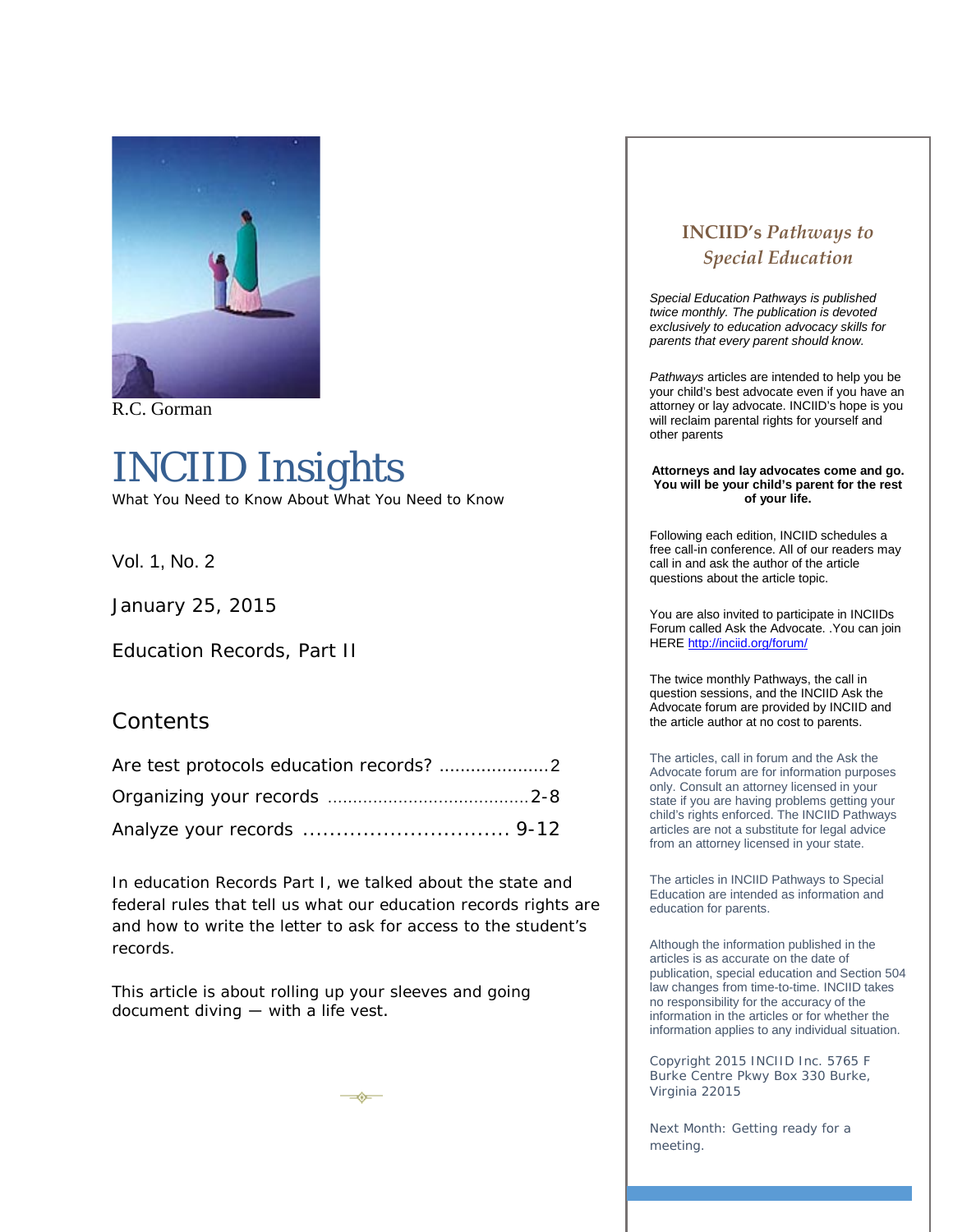Before we roll up our sleeves, we need to talk about test protocols.

## **Are they education records?**

The answer is yes. $<sup>1</sup>$  $<sup>1</sup>$  $<sup>1</sup>$ </sup>

Educational records are records the school (or its agent) keeps and preserves that relate to an individual student. $<sup>2</sup>$  $<sup>2</sup>$  $<sup>2</sup>$  A test protocol for a test</sup> performed on a student is related to that specific student.

The school might tell you that test protocols are personal notes. Or, the school might tell you the copyright laws protect test protocols. Neither of those excuses are true.

Even though you can review the test protocols, the school must supervise the review. And, you may not have a copy of the protocols or reproduce the protocols in any way.

The IDEA regulations allow parents the right to have their representatives inspect and review the records (representatives must have a written parent consent). 34 C.F.R.

§300.562(b)(3).

 $\rightarrow$ 

# Organizing Your Records

You can organize and keep your records in any way that works for you. Some parents use 3-ring binders. Some use manila folders and some use Banker Boxes. The purpose of keeping your records organized is twofold: One, you will use these records for specific purposes and two, the records tell the chronological history of the student's special education.

<span id="page-1-0"></span><sup>&</sup>lt;sup>1</sup> The U.S. District Court, Central District of California in Newport-Mesa v. California Dept. of Ed held that a California statute requiring copies of test protocols to be provided to parents of special education students falls within acceptable "fair use" under federal copyright law. You can read the decision at [http://www.leagle.com/decision/20051541371FSupp2d1170\\_11412](http://www.leagle.com/decision/20051541371FSupp2d1170_11412)  $\overline{a}$ 

<span id="page-1-1"></span><sup>2</sup> 34 CFR §99.3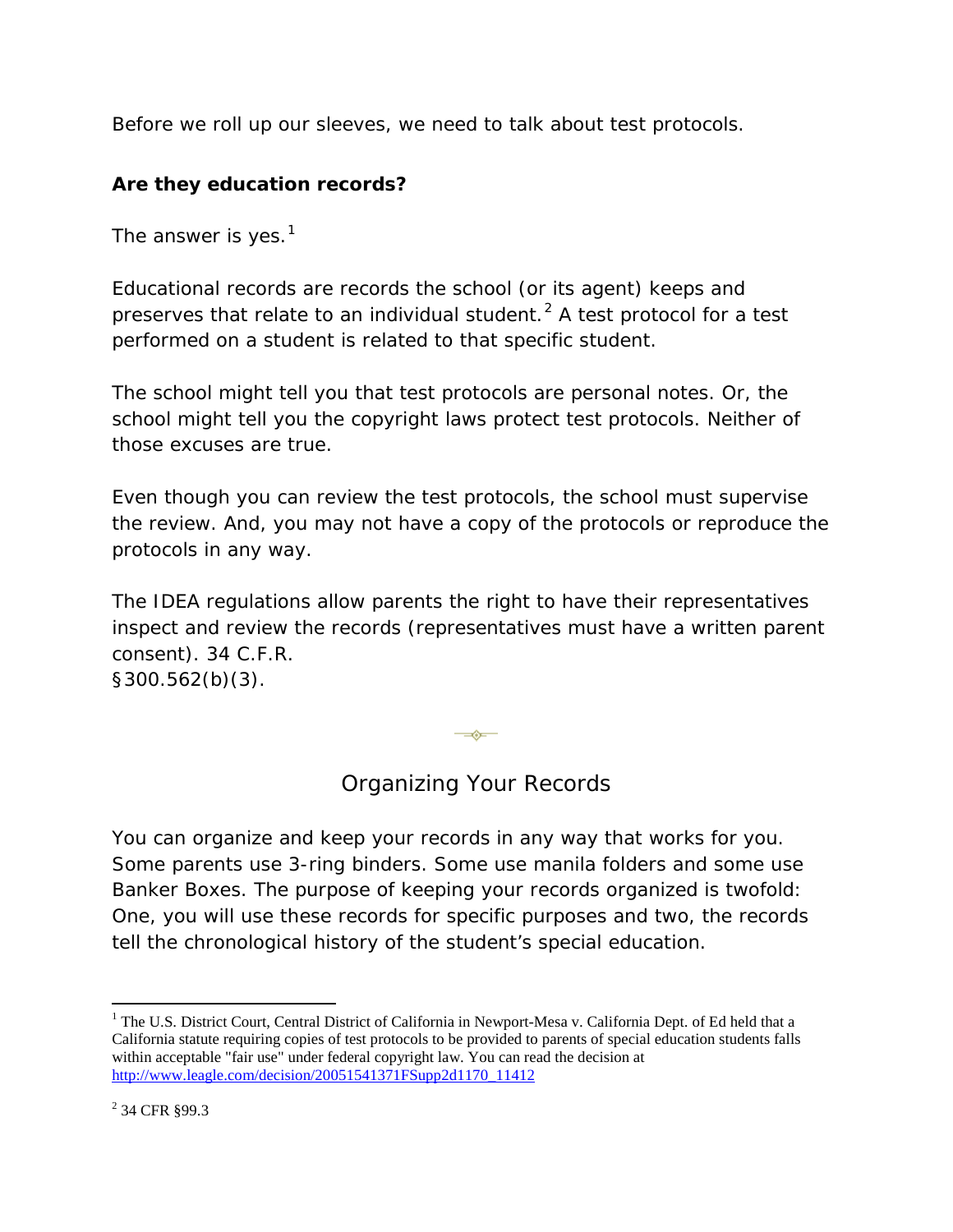#### **Where you will use your records**

- IEP Team meetings,
- 504 Team meetings
- discipline manifestation meetings,
- state administrative complaints,
- mediation,

 $\overline{a}$ 

- due process hearings and,
- 504 complaints to the Office of Civil rights (OCR).

#### **Is organizing your records hard to do?**

No. It isn't difficult but it does take planning and time.

This is my promise: If you can do it (**and yes you can**) you are going to be way ahead of the curve. Instead of having a "gut feeling" that the school is not providing a free appropriate education, you will be able to know how to prove the school district is or is not giving your student a free and appropriate public education. And, you might be able to do it without having to ask for a due process hearing.

Later, if you do need to hire an attorney, you will have saved yourself time and money because organizing and analyzing records is a major part of putting a persuasive argument<sup>[3](#page-2-0)</sup> together.

 $\overline{\phantom{a}}$ 

<span id="page-2-0"></span> $3$  An argument is not a knock down drag out shouting match. An argument is a formal presentation of and an opposition to a stated proposition. The object of our argument is to reach consensus in an IEP meeting or persuade a decision maker through a state administrative complaint, OCR complaint, or a due process hearing. .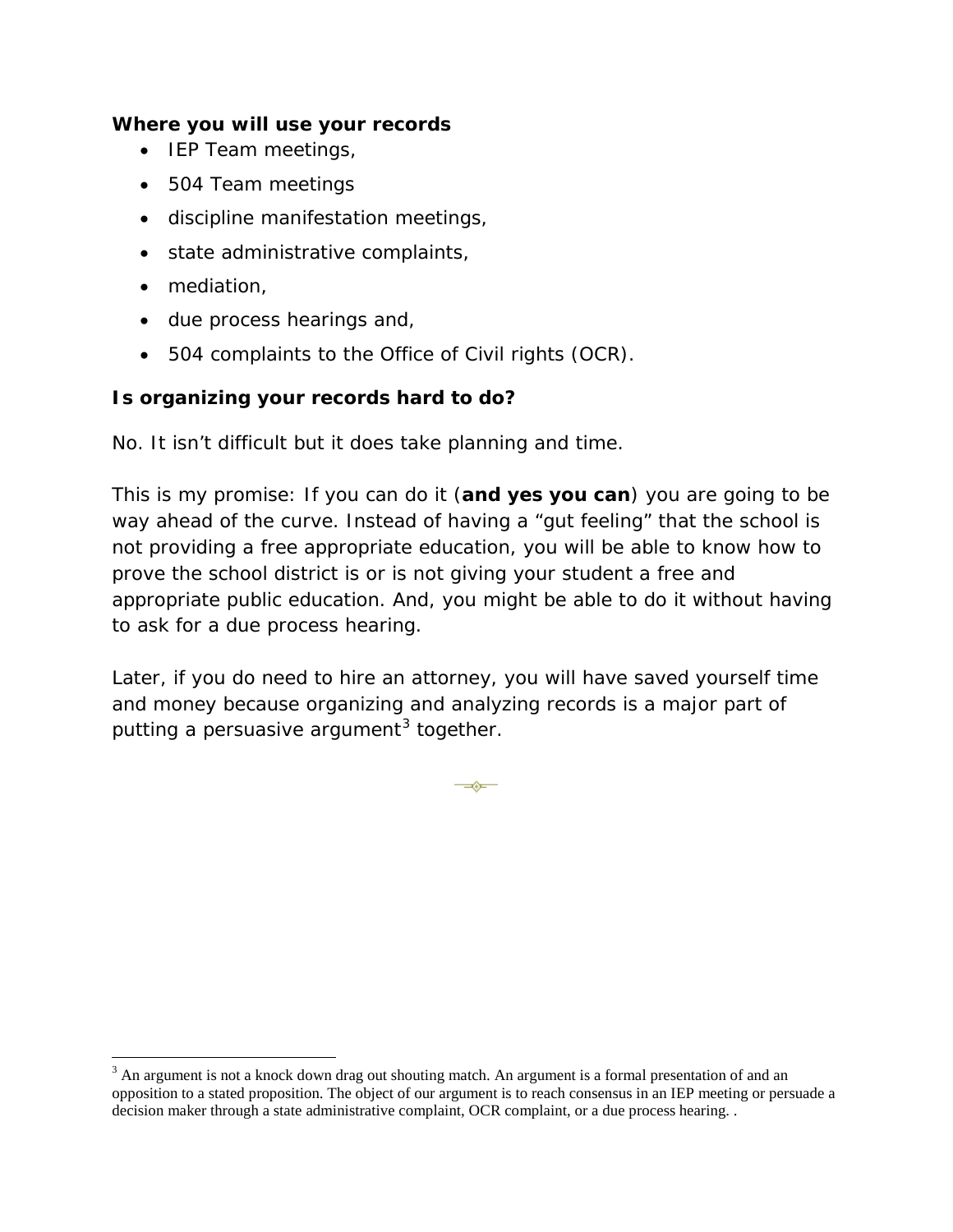

Getting organized before your review

Before you go to the school for your record review appointment, these are some things you will need.

Tools

- Plenty of sticky notes for flagging pages that you want to copy,
- Plenty of paper to make personal notes on,
- Patience.

### **Your review at the school offices**

1. If possible, take a friend with you to the review. This person can help you by making the inventory.

If you do take someone with you, it is vitally important to tell the school beforehand that someone is coming with you. It's a good idea to include that information in your request to review records letter.

2. Insist that the school give you a room with privacy. You do not want someone constantly looking over your shoulder to intimidate or frustrate your review.

That said, you can count on the school putting a school employee in the room with you. Believe it not, you can use that person to your advantage. For example, before you begin the review you can say to that person -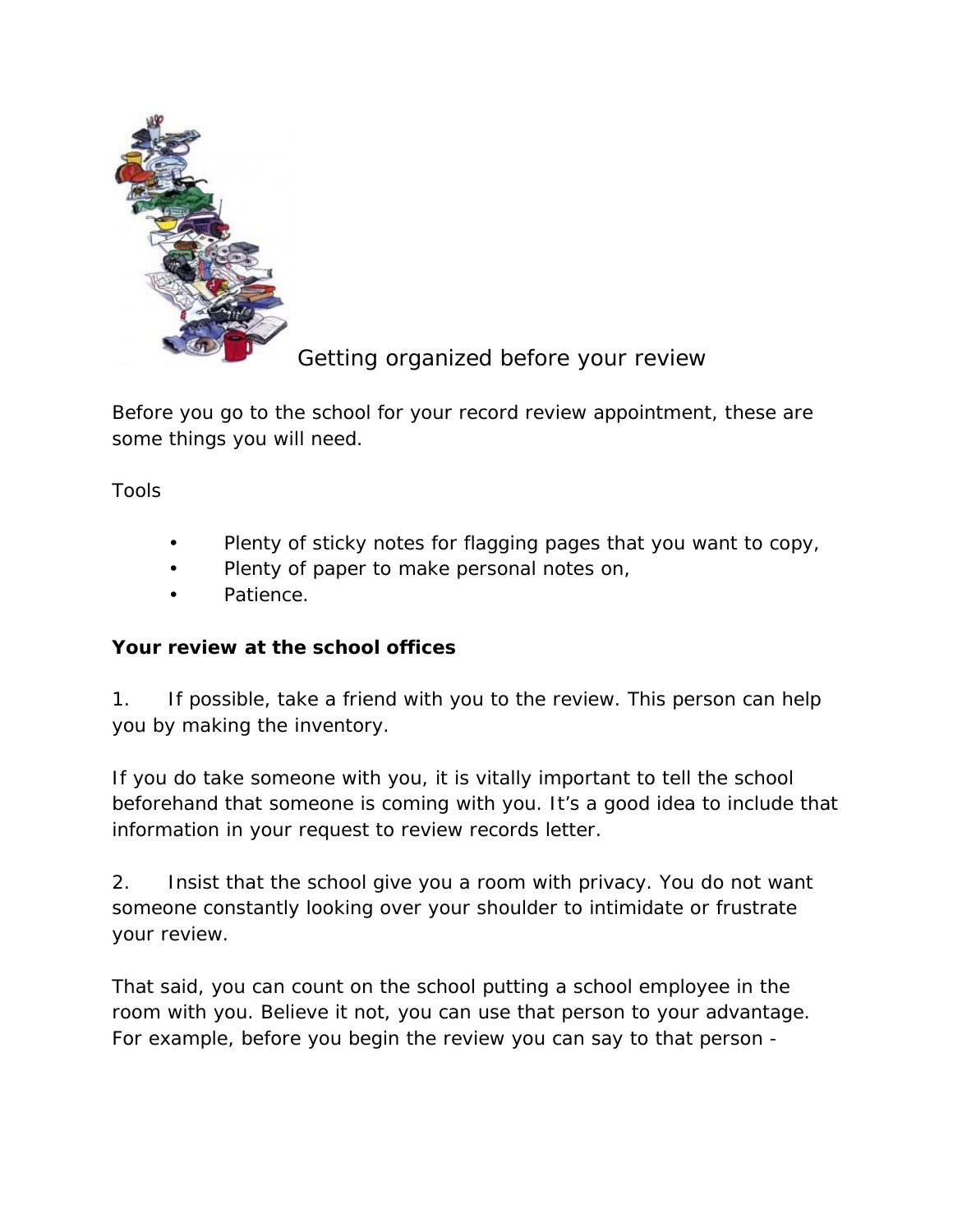*The school is obviously concerned about the integrity of the records, so please hand each record to me to review and I will hand it back to you for filing*.

3. It is important to keep the school's file in the same order it is given to you to review. Go through the file it page by page. You can get copies of everything in it, so it is not important to read every word on each document while you are at the school.

4. What is important is to make an inventory of every document in the file. Later, your inventory will verify whether the school gave you a copy of all your files and whether the school vacuumed what it gave to you.

To make an inventory during your review:

List each document's date, who created or wrote it, who it went to, and a very short description of what the document is about. Here is an example:

01/04/2002 Letter from Ms. Tamera Time-Out. Schedule for OT evaluation.

After you finish reviewing each record, ask the school to make a copy of each record in the file.

The District can charge a fee for copies if the fee would not effectively prevent you from accessing the records. No fee can be charged for searching for or retrieving records. 34 C.F.R. §99.11, and 34 C.F.R. §300. 617. You can read the regulations here<http://www.law.cornell.edu/cfr/text/34/99.11> and here <http://www.law.cornell.edu/cfr/text/34/300.617>

5. Treat the copy of the records you receive from the school as originals.

Do not mark, write on, spindle, or mutilate your ORIGINAL set of copies from the school.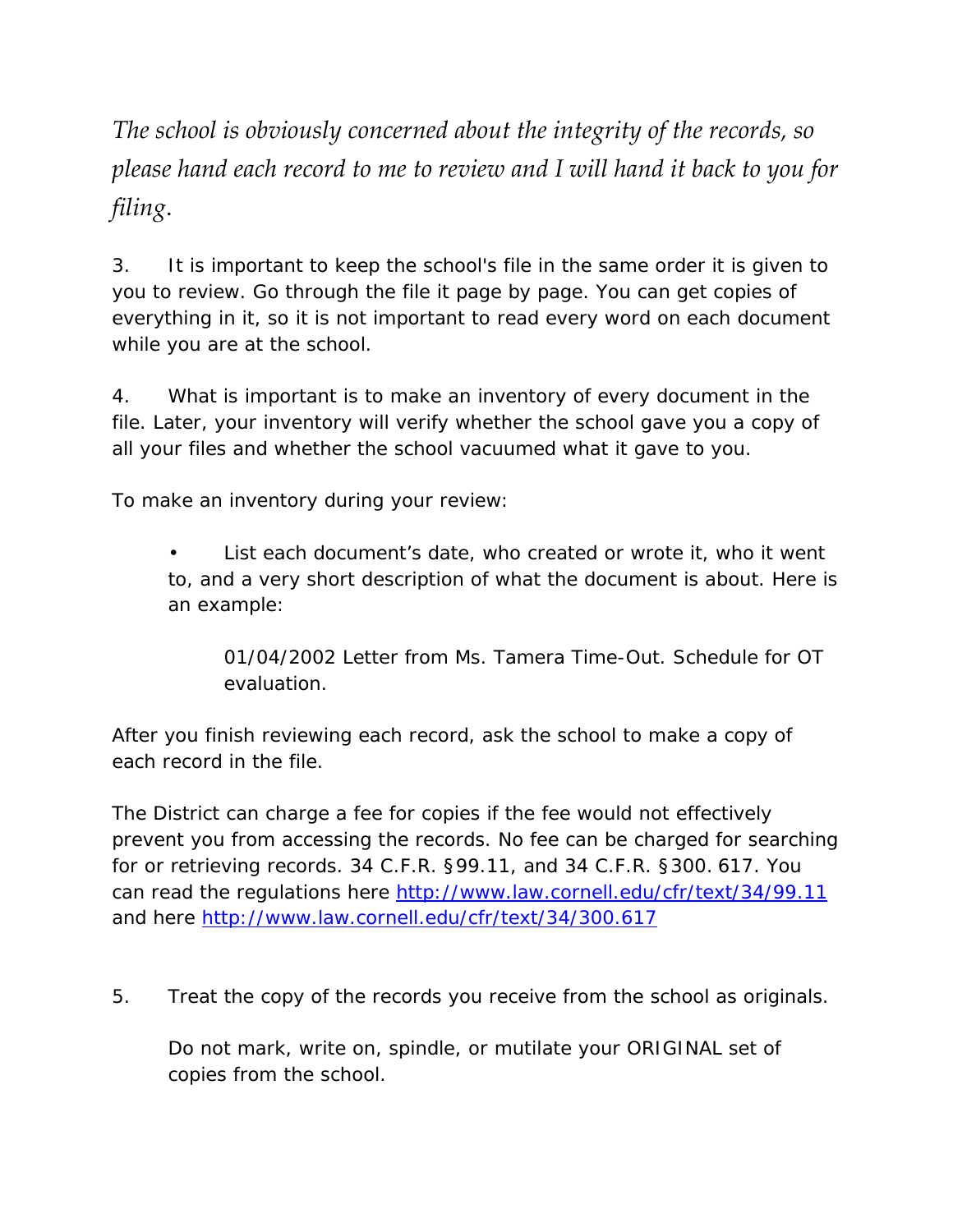Exception to the do not write on these records rule:

In the lower right hand corner of the first page of a record, use a PENCIL – NOT A PEN, and write the date of the record.

Example: 3/29/2014.

Later, if you need to copy one or more of these records for hearing exhibits or attachments to a state administrative complaint, you can erase the date. This is a tip Pete Wright has been teaching for many years.

6. Do not begin analyzing the content of the records until you have finished organizing them.

7. File each of the records by category

Examples:

(a) IEPs

. • Including IEP or 504 meeting notes, procedural safeguards notices, prior written notices, etc.

(b) Evaluations

Psychoeducational assessments

Annual goal progress reports

Functional assessments

Related Services evaluations and assessments

(c) Behavior records

Functional Behavior Assessments (FBAs)

Behavior intervention plans (BIPs)

Data collection and summary reports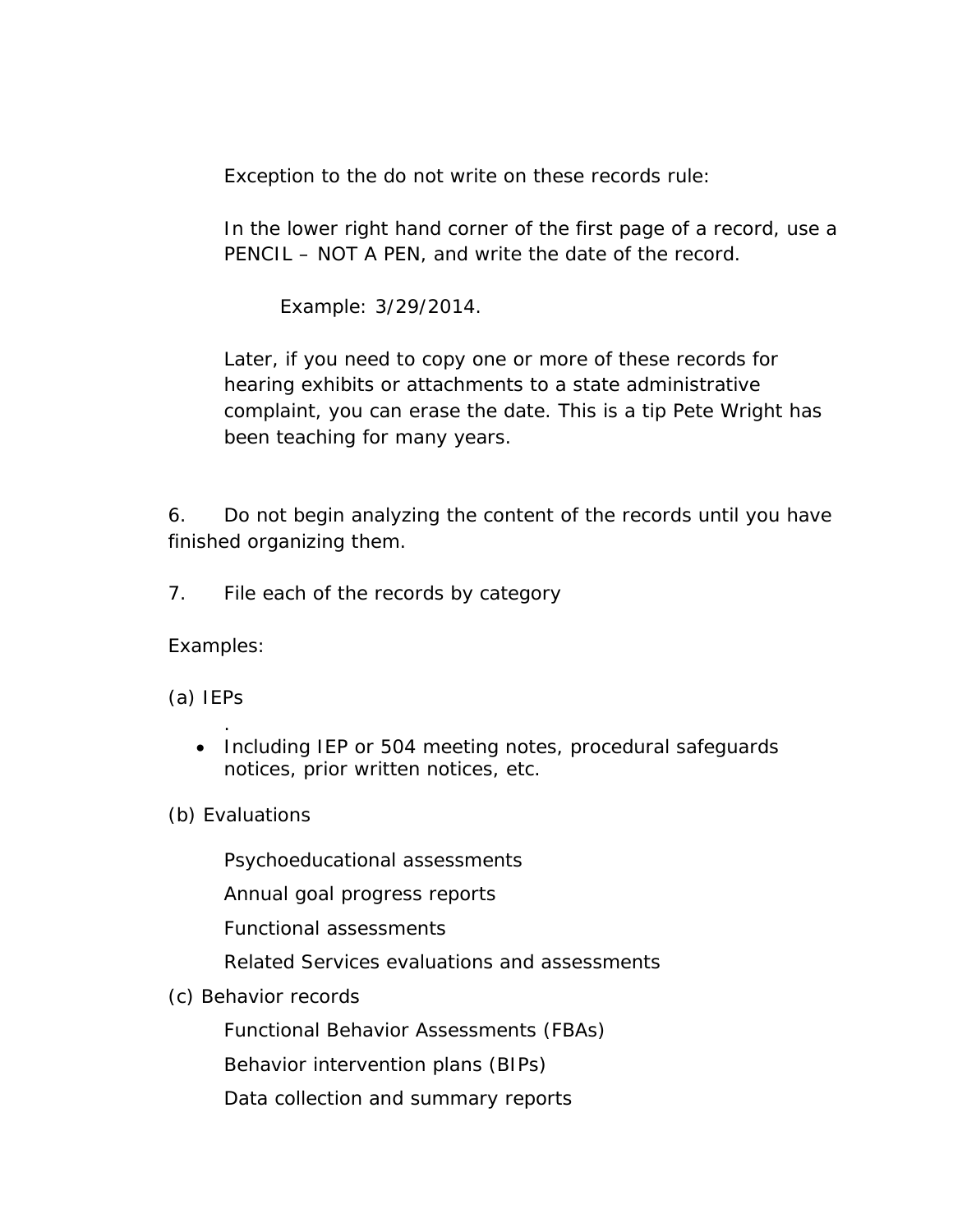- (d) Student work examples
- (e) Communications with the school

**Letters** 

Email messages

Telephone call log

If applicable copies of correspondence with your advocate or attorney.<sup>[4](#page-6-0)</sup>

#### **Organize your category files**

File each document in each category in chronological order, newest on top, oldest at the bottom. (NOTE: A record may have more than one page. If a record has X number of pages, that is one record.

Optional – It is a good idea to record the date, time, and the name of the person at the school who gave you the records. You can do this on a blank piece of paper and make it the first record in your ORIGINALS file.

#### **Arranging and storing the hard copies**

There are two basic ways to arrange the hard copies of your records.

- (a) In 3-ring notebooks with tabs
- (b) In manila file folders within topic groups stored in expanding pocket folders. Expanding folders are the brown ones that expand from 3 inches and larger. You can get them at any of the "box stores" such as Staples or Office Depot. You can also get them from Amazon.com

Whichever way you arrange your records, it is a good idea to keep them stored in a Banker's box. Banker boxes are inexpensive. You can get them at Amazon.com, Staples, Office Depot or a similar store.

 $\overline{a}$ 

<span id="page-6-0"></span><sup>&</sup>lt;sup>4</sup> Communications with your lawyer or advocate (in some states) are confidential.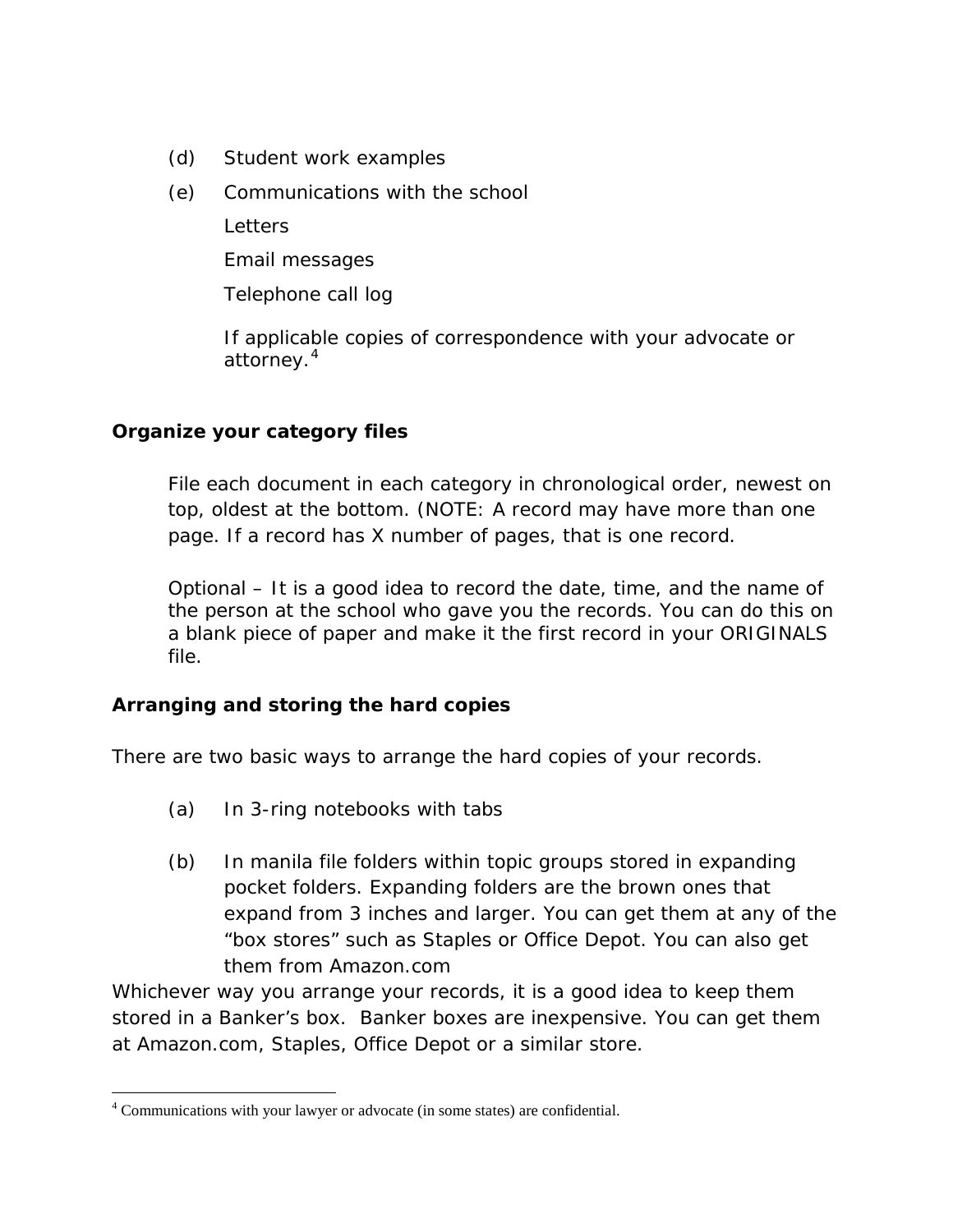#### **Analyze your records**

This is where the rubber hits the road. A thorough analysis is methodical examination of each one of the records. Once you have a firm grasp of what the records do and do not prove, you will "own" your advocacy.

 $\overline{\phantom{a}}$ 

#### **The best way to do it is with forms**.

The first document to analyze is the current IEP.

NOTE: Section 504 does not require a written plan. Most schools do write them. Under Section 504, the regulation says "one way" of providing a 504 plan is to write an IEP. That does not mean the student is automatically covered by the IDEA if the school writes the 504 plan as an IEP.

#### **Form for analyzing an IEP**

The complete definition of an Individualized Education Program is in at 34 C.F.R. Sec. 300.320. You can read it here: <http://www.law.cornell.edu/cfr/text/34/300.320>

The good news is that you do not have to memorize that rule because you can make a checklist from Sec. 300.320. That checklist will help you objectively audit your child's IEP, and discuss any part of your child's special education program.

This is how to do it:

• Use the official definitions. Do not assume that you know the definition of anything. The definitions are at 34 C.F.R. § 300.4 through § 300.45. You can read them here: [http://www.law.cornell.edu/cfr/text/34/part-](http://www.law.cornell.edu/cfr/text/34/part-300/subpart-A)[300/subpart-A](http://www.law.cornell.edu/cfr/text/34/part-300/subpart-A)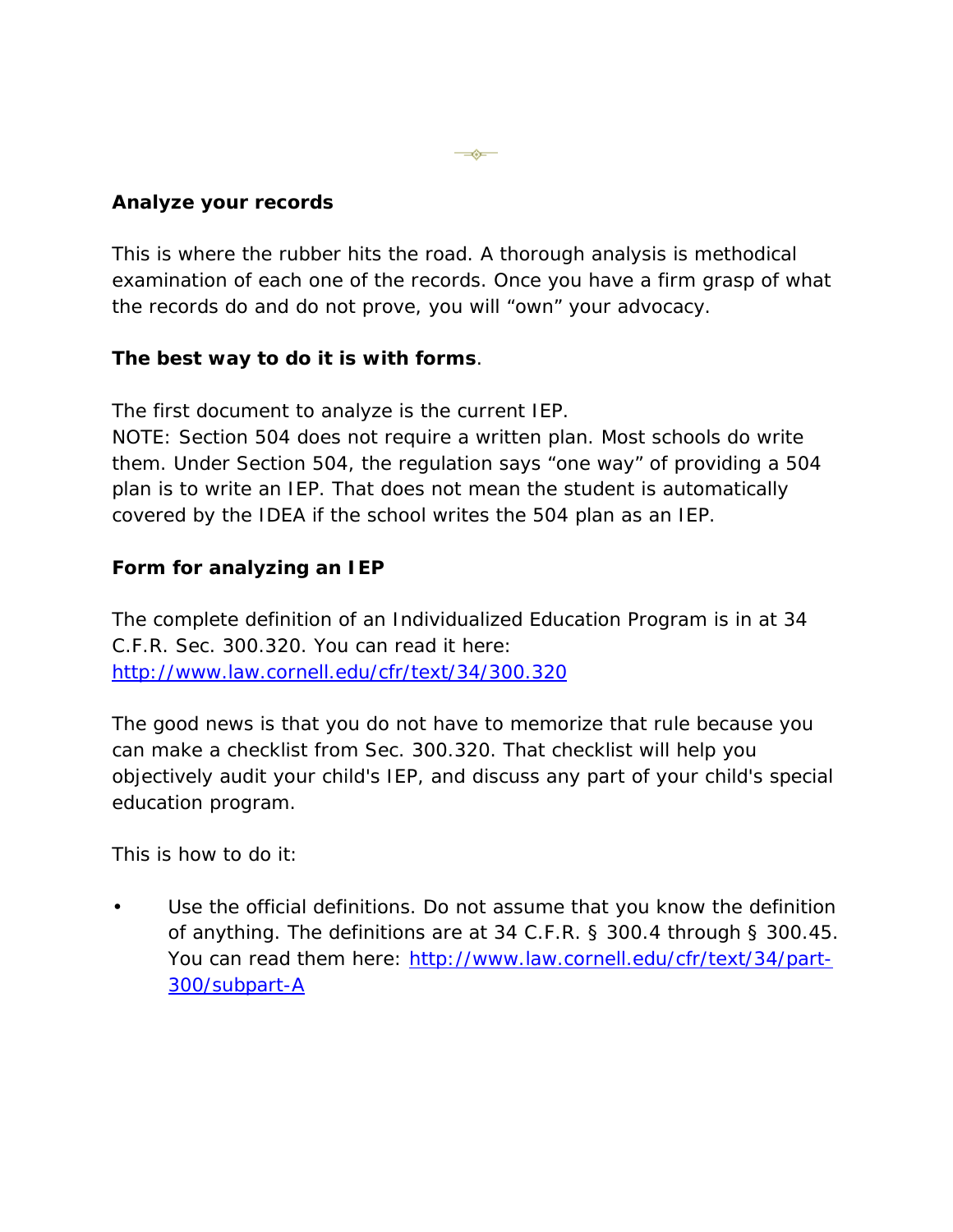# **IEP Checklist**

Use this checklist to audit an IEP for compliance with all the essential parts of an IEP set out in 34 C.F.R. Sec 300.320 and your state's special education regulations.

IEP Start Date \_\_\_\_\_\_\_\_\_\_ IEP Stop Date \_\_\_\_\_\_\_\_\_\_

IEP Audit Date \_\_\_\_\_\_\_\_\_\_

| Yes | <b>No</b> | <b>IEP Ingredients</b>                                                                                                                                                                                                                                                                                                      |
|-----|-----------|-----------------------------------------------------------------------------------------------------------------------------------------------------------------------------------------------------------------------------------------------------------------------------------------------------------------------------|
|     |           | Is there a statement of the child's present level of academic achievement? $34$ CFR $300.320(a)(1)$                                                                                                                                                                                                                         |
|     |           | Is there a statement of the child's present level of functional performance? 34 CFR 300.320(a)(1)                                                                                                                                                                                                                           |
|     |           | Does the statement of Present Level of Academic Functional Performance include how the child's<br>disability affects his involvement in the general education curriculum? 34 CFR 300.320(a)(1)(i)                                                                                                                           |
|     |           | Does the statement of Present Level of Academic Functional Performance include an explanation<br>about how the child's disability affects his or her participation in suitable activities? - NECESSARY<br><b>ONLY FOR PRESCHOOL CHILDREN</b>                                                                                |
|     |           | Is there a statement of measurable annual goals that include academic achievement and functional<br>performance goals? 34 CFR 300.320(a)(2)                                                                                                                                                                                 |
|     |           | Do the academic and functional goals meet the child's specific needs that result from his or her<br>disability? Are the academic achievement and functional performance goals written in a way that<br>will allow your child to take part in AND make progress in the general education curriculum? 34<br>CFR 300.320(a)(2) |
|     |           | For each educational need your child has because of his or her disability, is there academic<br>achievement and functional performance goal to meet each of those needs? 34 CFR<br>300.320(a)(2)(i)(a)                                                                                                                      |
|     |           | Is there a description of short-term objectives or benchmarks?                                                                                                                                                                                                                                                              |
|     |           | Is there a description of how the school district will measure your child's progress toward meeting<br>his or her annual goals?<br>- This section is necessary only for children who take alternate assessments aligned with<br>alternate achievement standards.                                                            |
|     |           | Is there a statement that specifies when you will receive periodic reports of your child's progress<br>toward meeting the annual IEP goals? 34 CFR 300.320(a)(3)                                                                                                                                                            |
|     |           | Is there a statement of the special education, related services, and supplementary aids and services<br>the school will provide for your child, or for your child? 34 CFR 300.320(a)(4)                                                                                                                                     |
|     |           | Are the special education, related services, and supplementary aids and services based on peer-<br>reviewed research? 34 CFR 300.320(a)(4)                                                                                                                                                                                  |
|     |           | Is there a statement in your child's IEP that describes the program accommodations, modifications<br>or school personnel supports the school will provide that will enable your child? 34 CFR<br>300.320(a)(4)                                                                                                              |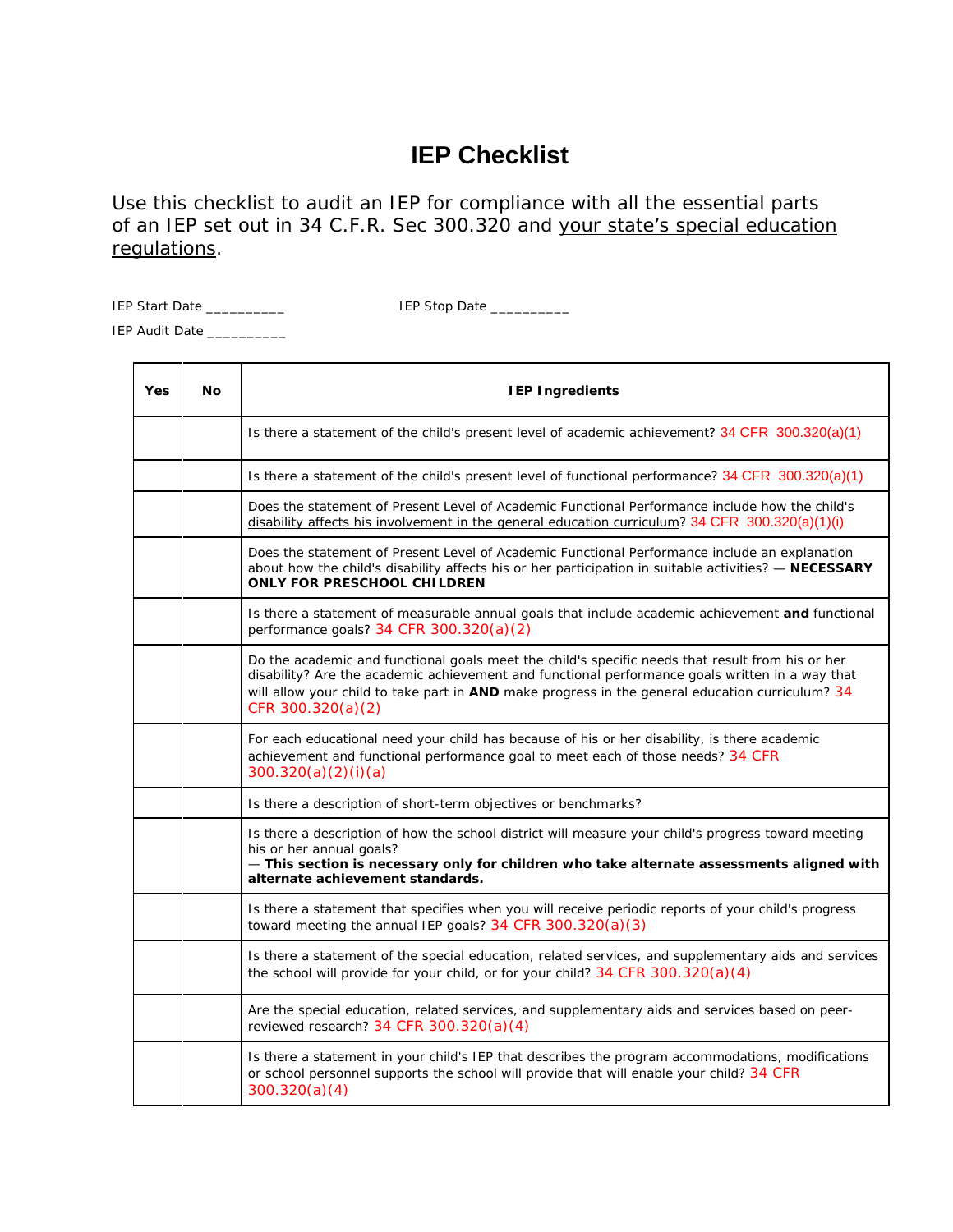| Yes | No | <b>IEP Ingredients</b>                                                                                                                                                                                                                                                                                                                                                  |
|-----|----|-------------------------------------------------------------------------------------------------------------------------------------------------------------------------------------------------------------------------------------------------------------------------------------------------------------------------------------------------------------------------|
|     |    | Do the program modifications and supports enable your child to:                                                                                                                                                                                                                                                                                                         |
|     |    | Advance appropriately toward reaching his annual goals;<br>$\bullet$<br>Be involved in and make progress in the general education curriculum;<br>Be educated and participate in educational and non-educational activities with other<br>children with disabilities AND with nondisabled children? (Including extracurricular<br>activities)? 34 CFR 300.320(a)(4)(i)   |
|     |    | Is there an explanation of the extent, if any, to which your child will not participate in the regular<br>class and in other activities? 34 CFR 300.320(a)(5)                                                                                                                                                                                                           |
|     |    | Is there a statement of any individual appropriate accommodations that are necessary to measure<br>the academic achievement and functional performance of your child on state and district-wide<br>assessments? - This section is necessary only for children who take alternate assessments<br>aligned with alternate achievement standards. 34 CFR 300.320(a)(6)(i)   |
|     |    | Is there a statement about why your child cannot participate in regular state and district-wide<br>assessments? - This section is necessary only for children who take alternate assessments<br>aligned with alternate achievement standards. $34$ CFR $300.320(a)(6)(i)$                                                                                               |
|     |    | Is there a statement that explains why the particular alternate assessment selected is appropriate<br>for your child? - This section is necessary only for children who take alternate<br>assessments aligned with alternate achievement standards. 34 CFR $300.320(a)(6)(i)$                                                                                           |
|     |    | Is there a projected date for the beginning of the services and modifications? 34 CFR<br>300.320(a)(7)                                                                                                                                                                                                                                                                  |
|     |    | Is the expected frequency of services and modifications stated? $34$ CFR $300.320(a)(7)$                                                                                                                                                                                                                                                                                |
|     |    | Is the location in which the services and modifications will take place stated? $300.320(a)(7)$                                                                                                                                                                                                                                                                         |
|     |    | Is the duration of the services and modifications stated? $300.320(a)(7)$                                                                                                                                                                                                                                                                                               |
|     |    | Is there a statement of appropriate AND measurable postsecondary goals? - NECESSARY ONLY<br>FOR STUDENTS WHO ARE 16 YEARS OLD OR OLDER (CHECK YOUR STATE LAW) 34 CFR<br>300.320(b)(1)                                                                                                                                                                                   |
|     |    | Are postsecondary goals based on age appropriate transition assessments related to<br>training;<br>education;<br>employment;<br>where appropriate, independent living skills? -                                                                                                                                                                                         |
|     |    | NECESSARY ONLY FOR STUDENTS WHO ARE 16 YEARS OLD OR OLDER (CHECK YOUR STATE<br>LAW) 34 CFR 300.320(b)(1)                                                                                                                                                                                                                                                                |
|     |    | Is there a statement of transition services (including courses of study) needed to help your child<br>reach his or her postsecondary goals? -<br>NECESSARY ONLY FOR STUDENTS WHO ARE 16 YEARS OLD OR OLDER (CHECK YOUR STATE<br>LAW) 34 CFR 300.320(b)(2)                                                                                                               |
|     |    | Is there a statement in your child's IEP that shows the school told your child about the parental<br>rights under Part B of the IDEA that transfer to him or her when he or she reaches the age of<br>majority under your state law? -<br>NECESSARY ONLY FOR CHILDREN WHO ARE WITHIN ONE YEAR OF REACHING THE AGE OF<br>MAJORITY UNDER YOUR STATE LAW 34 CFR 300.320(c) |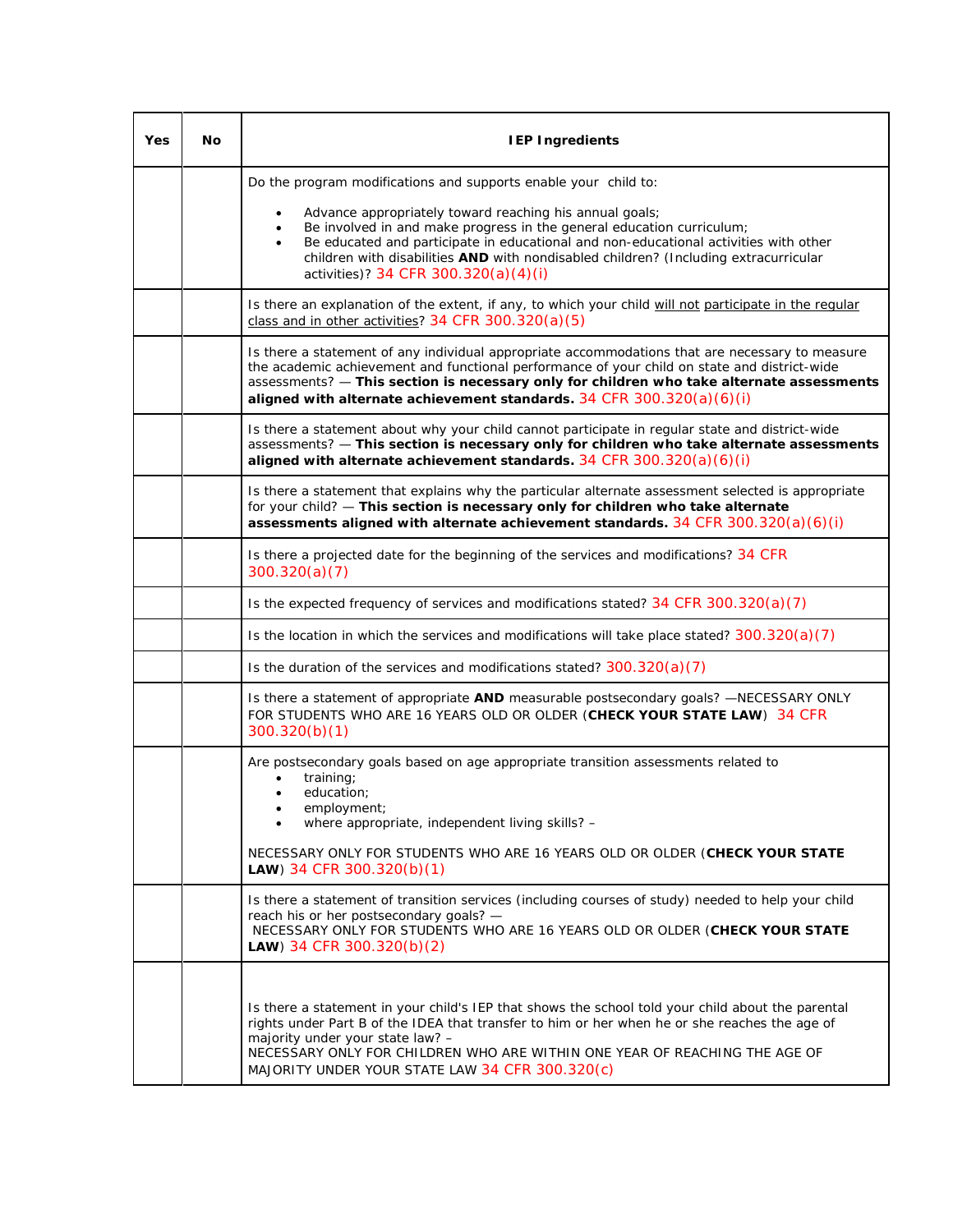Once you have checked off the YES and NO boxes in your audit form, you can analyze the NO sections one at a time.

This is how to do it:

Make a separate Section Analysis IEP Note for each of the NO sections.

# **Example Section Analysis**

**IEP**: 2013-2014 school year

.

IEP REQUIREMENT: Example, Present Levels of Academic Achievement and Functional Performance and Functional Performance. 34 CFR 300.320(a)(1) (i)

Does the statement of Present Level of Academic Achievement and Functional Performance include how the child's disability affects their involvement in the general education curriculum?

*In your own words, explain why you believe your child's IEP does not meet this requirement. State your explanation with facts that you can prove. Do not vent or attack "they" and "them"*

Following your factual explanation, list each document in your child's education record that tends to prove each fact you stated above. Staple a copy of each document to this analysis report.

Example:

1. Letter from Ms. Special Education Director to Me dated May 12, 2007.

2. E-mail message from Ms. X, Occupational Therapist to me dated June 19, 2008.

3. IEP, page 2 (description of Present Level of Academic Functional Performance and description of how (child's name) disability affects her involvement in the general education curriculum).

Date of this analysis report: January 25, 2015.

You can follow this method for any violation and denial of FAPE that you believe exists. You can also use this method to prove whether an evaluation is valid or not. Provable facts control whether you will be persuasive. .

 $\overline{\phantom{a}}$ 

Once you finish analyzing the records you will be more informed about the status of your child's special education program than most of the people who will be at the next IEP meeting. That includes the "compliance officer," or IEP meeting facilitator.

-bp-